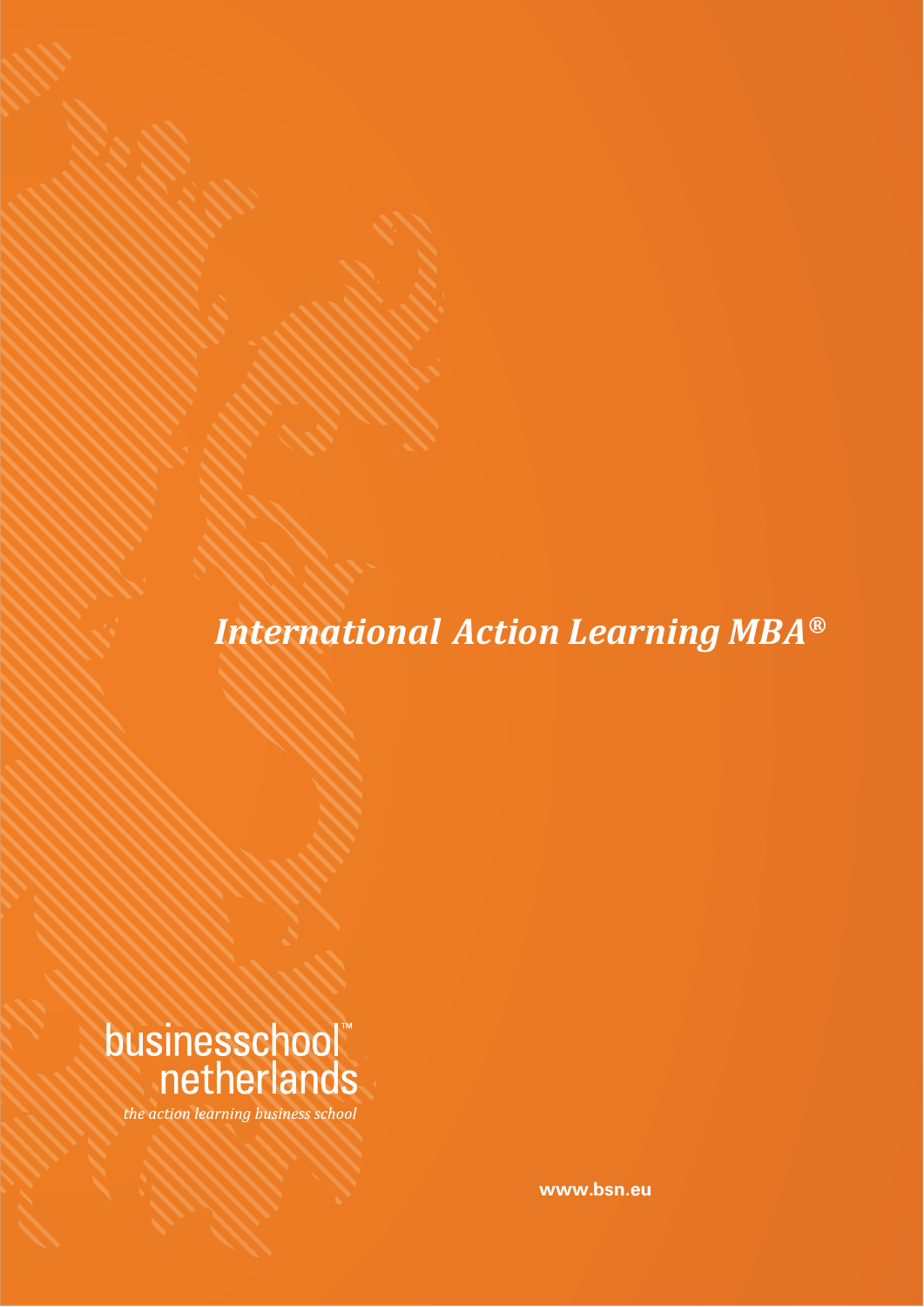

# *Welcome to Business School Netherlands, a Dutch University of Applied Sciences*

*We have been active in the development of business professionals for around thirty years, and we continue to expand our provision of Action Learning programmes beyond the boundaries of the Netherlands, creating a global Action Learning community of business leaders, all following the same steps to success, the ever revolving; diagnose – plan – do – reϔlect*

We established the business school in 1988 based upon our belief that the courses available failed to meet the actual training and development needs of business managers. We developed our courseware built on a sound MBA portfolio and in the process became market leader in the Netherlands. We continue to grow to this day with the same courage of our convictions and belief that our Action Learning MBA is the best option for a business world that is constantly changing and needs an MBA that focuses on real, complex organisational problems.

We have learnt from our past experience, which means that we constantly assess each new situation, and make our decisions based on our vision of success. With these values in mind, we endeavour to inspire our whole student body, so that as business managers, they will grow and develop in the best possible way, establishing themselves as true professionals within their competitive environments.

Our vision is to be the best business school, so that in turn our students will aspire to be the best leaders and business managers, benefitting their personal development, professional career and the organisations that have faith in their ability to deliver.

Juanita Bouwer Head of English Programmes

#### **Mission Statement - The Institution**

Our ambition is to be an enabler in the development and success of managers and organisations worldwide, through unique Action Learning programmes providing answers to current management issues.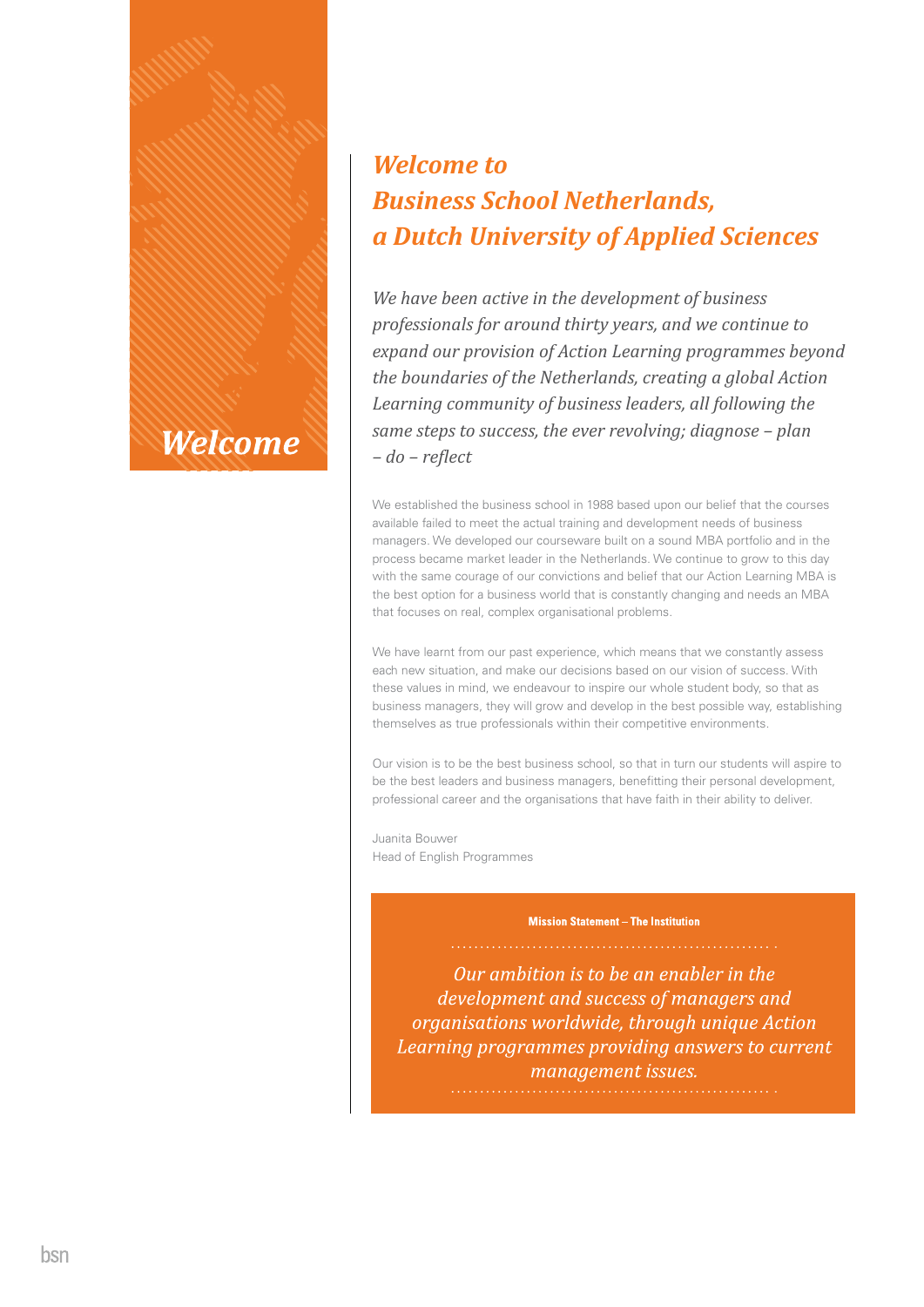# *Why Business School Netherlands*

#### *Action Learning*

Action Learning centres on the continued development of established talents, growing levels of confidence and optimising obtained competencies. The simplicity of Action Learning is that as a working methodology, it can be implemented into most training and development environments; making it one of the most flexible training tools available.

Essentially, Action Learning requires asking pertinent questions to probe deep into the issue, the problem may appear to sit at surface level, but more often the real issues lie buried deep. Questioning and just as importantly listening will unveil the true issues; we will show you how. The simple steps to the success of Action Learning are diagnosing the problem, plan a means to resolve the issue, implement the change, and finally reflect upon the results. Most MBA programmes end at the project write up, but the actual learning comes from the implementation and the reflection phase.

### *World Institute for Action Learning*

We are the first European institution to become affiliates of the World Institute for Action Learning (WIAL). With such an outstanding organisation backing our activities, these steps signal our intent to excel even further as a rigorous practitioner of this powerful learning methodology. This strengthening our internal Action Learning practices, only serves to improve our efforts to enable managers in their development towards success in their respective organisations.











ulanttevredenheid CEDEO OPER ERKEND  $\overline{e_{def}}_{ij}$  isopleidingen





#### *An International Business School*

For many years, we have maintained an international vision and scope; outside of our Netherlands head office campus, we are active throughout other European countries, the African Continent and Asia. Our programmes are offered in various languages, contributing to the professional growth of managers and business leaders internationally. Through the development of our 'flagship' English Language **International Action Learning MBA**, we have the potential to create Action Learners within a global village context

#### *Professional Study Environment*

As a business manager, you expect a professional environment in which to study, and we are proud to say that our approach is professional yet personal. All class environments are established with like-minded professionals, so when you share your experiences and examine your issues in a group setting, you can be confident of qualified, competent discussions with your sparring partners. Class interactions are always of the highest level and because you are reviewing workplace issues, always directly relevant to your own working environment. As a manager you learn through experience, by taking action and addressing problems, you run the risks and realise the results! That is Action Learning.

### *Lifelong Learning*

Once established, you will soon realise that the Action Learning methodology benefits you in all aspects of your personal life and professional career. The simple cyclical process and the research methodologies learned, equip you like no other education or training programme. This working method provides a new vision on leadership techniques that will benefit your career through the management ranks and beyond.

### *Renowned Faculty*

By now you will have realised that our approach is a little different compared to other business schools, and we do not apologise for that. The fact is our differences just make us stand out from the norm so it will be no surprise to discover that we differ with regard our faculty too. Renowned professionals with extensive business experience are the requirements for our part time faculty members. Topical, relevant information is what is required in a class of busy professionals, so our faculty are equipped with the most up to date references, to ensure that you the student benefits from the highest-level interactions.

### *Market Leader*

With an annual MBA student intake of approximately 200, we are one of the largest business schools in the Netherlands. Additionally with an undisputed "number 1 on programme content" consistently in the last three biannual rankings from the Dutch ranking body and publication, **Intermediar**, no wonder we are proud of our market leader status and regarded as experts in the field of MBA programmes.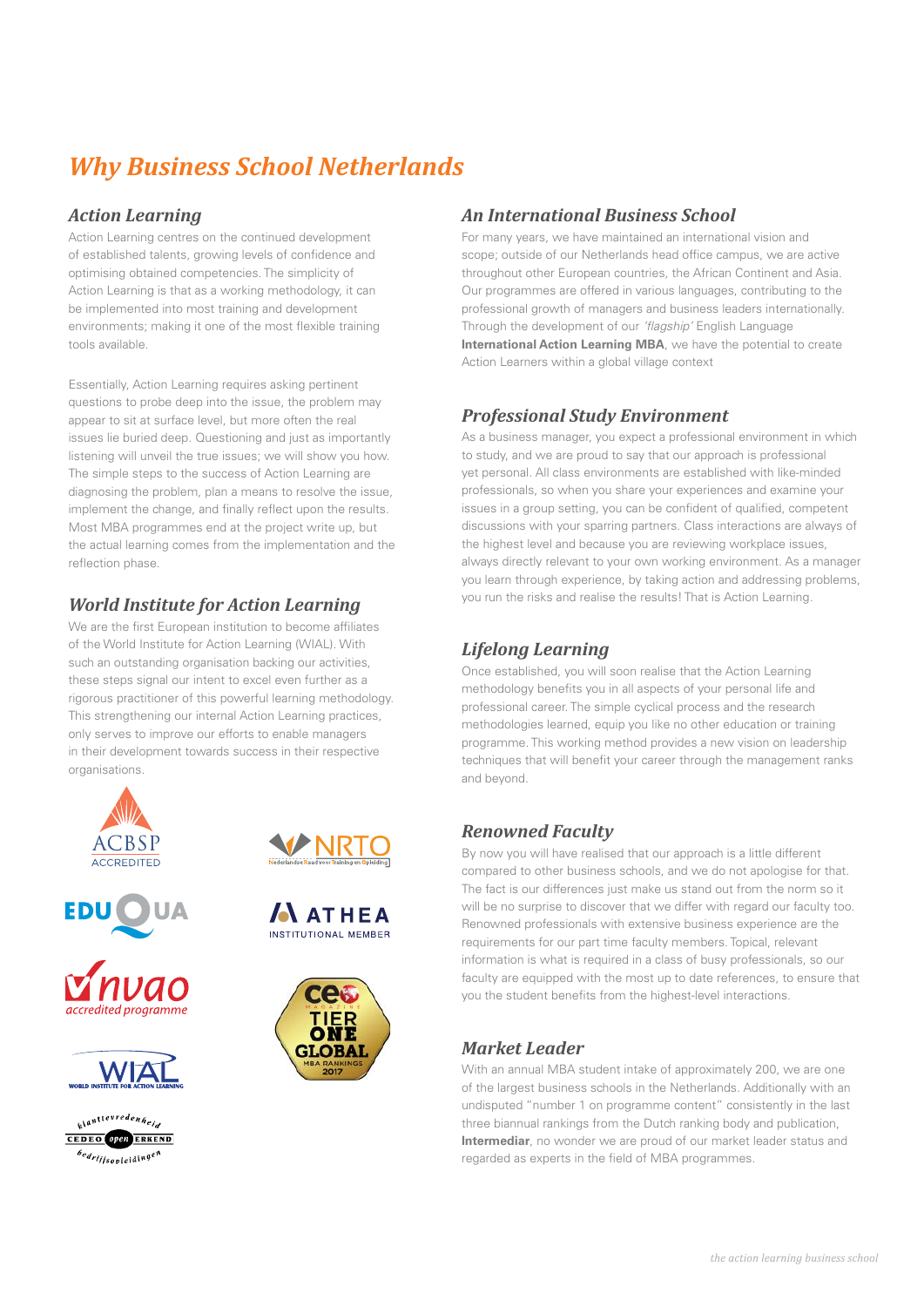## *We are different because… It's real time, real life, project based.*

The traditional approach is to teach students an overwhelming amount of theory and ask them to apply the theory on one or more specific problems or cases. You could be building a career in retail but be asked to learn all about intricacies of producing biochemical products. Would that be relevant to you? Probably not. Would that be exciting? In general, possibly not.



At Business School Netherlands, we recognise the fact that the body of knowledge is growing exponentially. Even the most sophisticated student is not going to fathom it all in a lifetime, let alone during a two-year course. That's why we look at the academic part of the MBA from a different point of view. We start with the problem, your problem, a relevant issue that your organisation needs to solve. Once identified, you will learn to critically evaluate the available knowledge in the respective field, weigh the alternatives and propose an appropriate solution.

But it doesn't stop there. The Action Learning concept recognises that only when we have implemented the solution and seen the result, real learning takes place – We don't take credit for that though – Confucius worked it out ages ago with his renowned statement: 'I hear and I forget', 'I see and I remember', 'I do and I understand'.

## *Mission Statement - MBA Programmes*

Offering Postgraduate degree programmes for the experienced manager and management trainee in order to improve their knowledge and skills to be able to operate now or in the near future as a responsible and capable manager or director or consultant within strategic positions in profit and non-profit organisations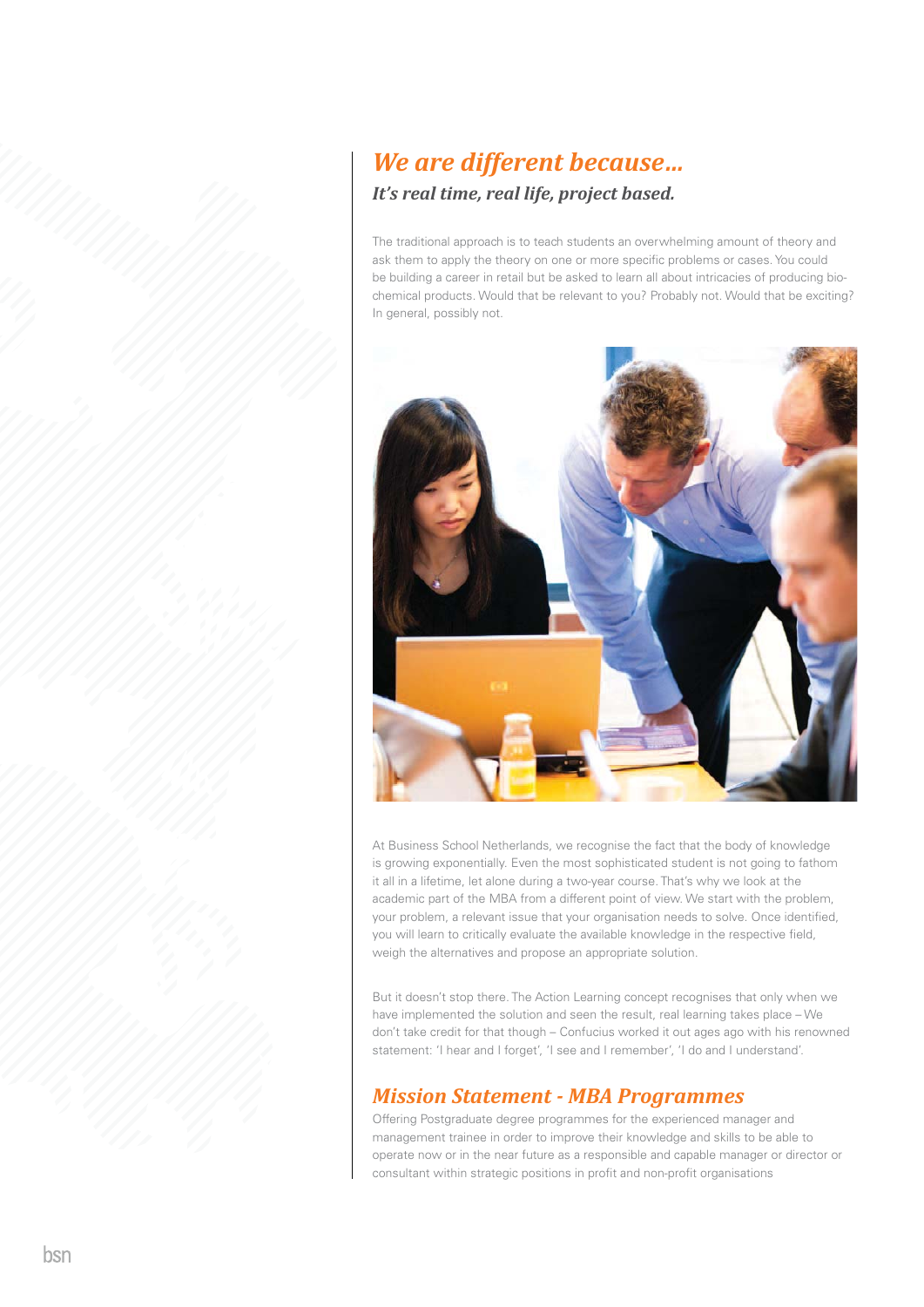## *Action Learning MBA® International*

*Our English languaged MBA programme attracts managers and business leaders from various continents. This MBA for executives is the perfect educational training programme for the busy professional where relevance, excellence and ϔlexibility are key criteria. Blended study methods neatly combine with international conferences; offering a true Action Learning MBA, convenient for the business traveller.*

#### *Action Learning – Project Based*

From the outset, as an **International Action Learning MBA** student you will focus 100% on topics of relevance to you and your organisation. Through research and discussion, you will discover methods to resolve issues and implement new plans; applying change through action. You will complete four in-house assignments; Action Learning Projects (ALPs) aimed at issues of departmental level. Then the completion of the Dissertation, tackles a strategic organisational predicament where various research methodologies also come in to play.

#### *Replicates the Global Business Environment*

Those that address problems alone stand alone, but those that form a strong team and tackle a problem in a cohesive, synergistic manner, ask challenging questions and devise the strongest of formulas for change, they therefore realise their goals in an empowering fashion. For this reason, your classmates, from various business backgrounds, are your winning team. With whom you question and challenge, and formulate the perfect plan of change for the toughest of workplace issues. Initially you will be part of an intake of no more than 40 students. During the first international conference, you will be assigned to a geographically strategic set of between 4 and 8 students. This will simplify the opportunity for regular interaction, which is a fundamental aspect of Action Learning.

#### *No Conventional Examinations*

Assessment is based upon the areas that are relevant to professionals in a leadership position; we will appraise your diagnosis of the problem, your plan of action, your field research, your evaluation of the situation, and how you implement the plan to resolve the issue. Finally, we will assess your personal reflection of the situation; what you learned through the process and what if anything you will change next time. This way we can gain an appreciation of how you fulfil your role as a business manager and leader, and importantly how you develop your managerial and leadership skills throughout the programme.

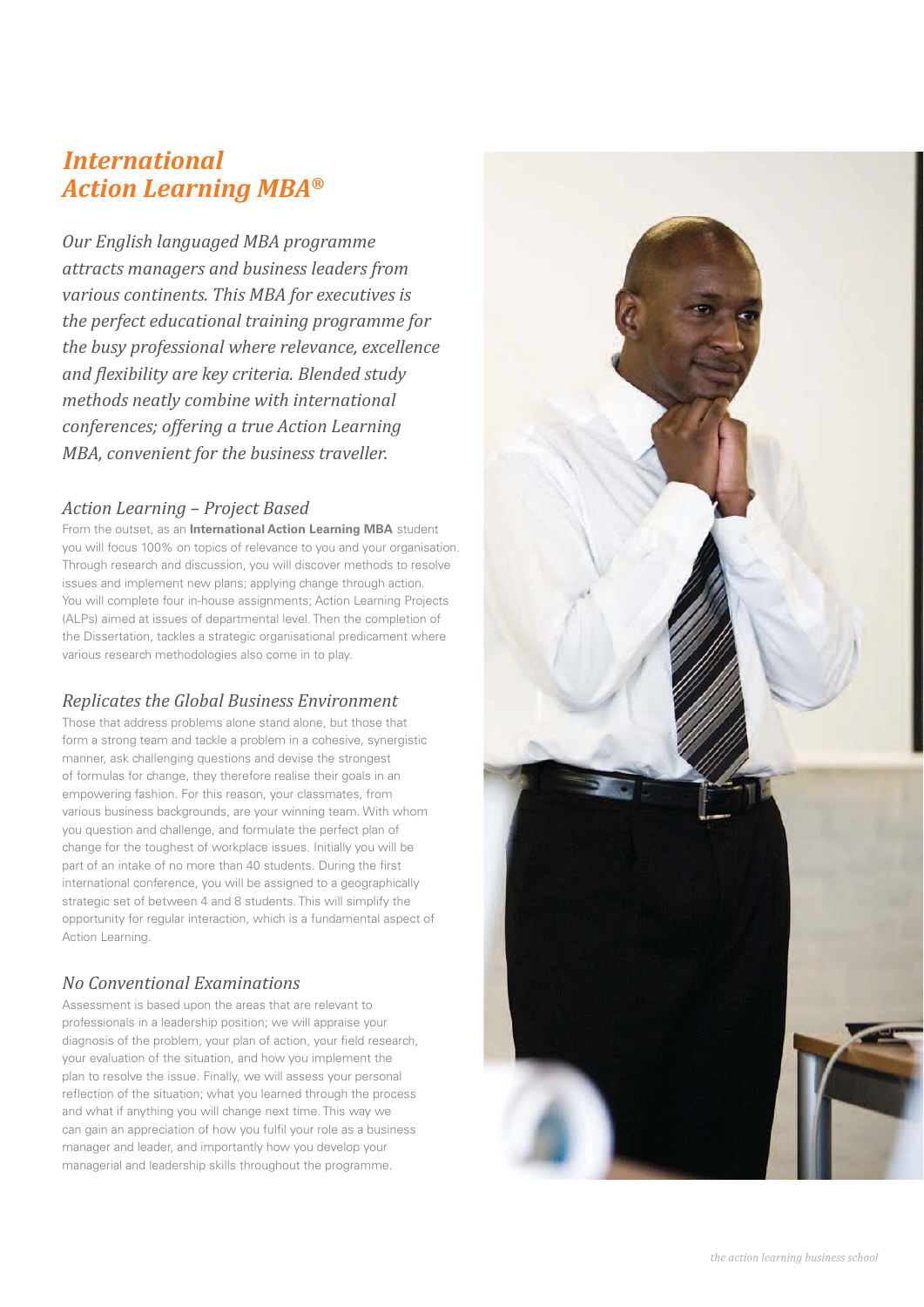

### *Valued Student Support*

From the outset, our specialised coaches encourage student interaction and lively discussion within the virtual class environment. Renowned module instructors and our in-house staff play a vital role during your visit with us at the international residency conferences. Here you have the opportunity to ask the most challenging of questions, dispute theories and exchange inspirational experiences. Once back in your own surroundings, the accessible virtual class is the place for continued inquisitive, taxing, and lively interaction with the whole group, your set or your set facilitator.

#### *Library Access*

With the additional support of our immense database of online journals, periodicals and management reviews, whatever your subject of interest, there is no problem in finding topical, significant and relevant information at the click of your mouse. Demonstrate that you have fully researched your topics of interest, with the aid of this incredible reference tool accessible from all corners of the globe.

### *Accreditation*

The **International Action Learning MBA** is accredited by the American Accreditation Council for Business Schools and Programs (ACBSP) and is a variant of the Distance Learning MBA, which is accredited by the Accreditation Organisation of the Netherlands and Flanders, the NVAO. The Swiss accreditation body, eduQua, has rewarded BSN with an institutional accreditation that ensures a high standard of quality.

### *The Perfect Stepping Stone*

For those looking to continue beyond Master level education, the **International Action**  Learning MBA is the perfect stepping-stone on the journey to continued success, learning and breakthrough.

## *Programme Structure*

The three phases of the **International Action Learning MBA**:

### *Phase 1*

Here we lay the theoretical foundation upon which your future study will be based; this creates a common conceptual framework for the whole set whilst you follow the **International Action Learning MBA**. You will write an Organisational Analysis of your company as well as an Action Learning Literature Review. This is based upon your current leadership skills and competencies, and you will be encouraged throughout the programme to consider areas for development.

### *Phase 2*

Kicks off with a 9-day inspirational residential conference at one of our international campuses in The Netherlands this is the perfect setting to inspire and be inspired, share experiences and soak in the wealth of knowledge that is available during these vital days. You will meet for the first time, your fellow classmates from different countries and possibly have the opportunity to network with students from other **International Action Learning MBA** sets.

There are two 9-day residential conferences during this phase, each approximately six months apart, and subdivide the phase into two distinct blocks covering the following core modules.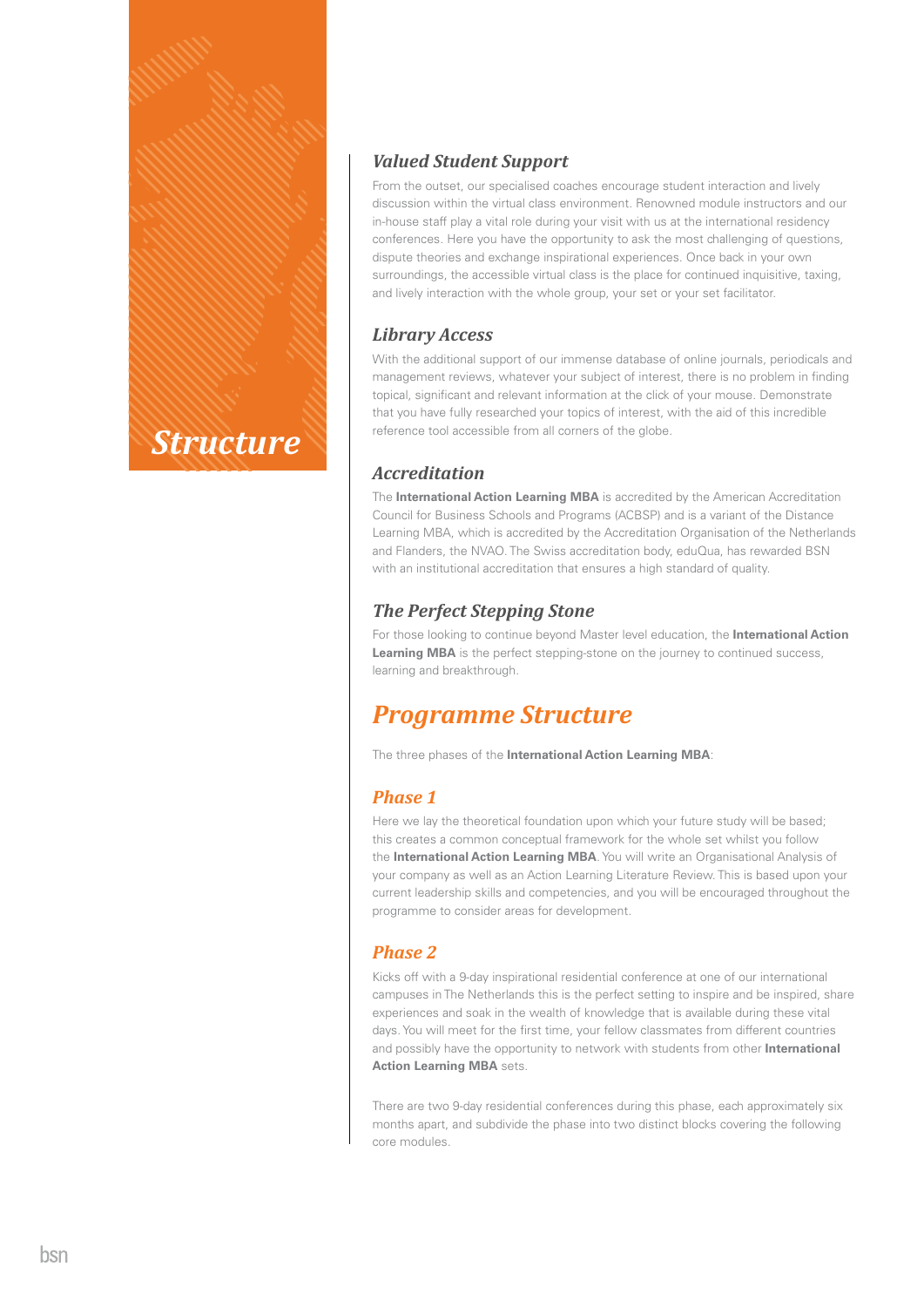## Franck van Dalen - Cheese Partners International

"By starting the International MBA I embarked on one of my most exciting journeys so far in life. The International MBA was a logical choice for me, a wish that had been going through my mind already for several years. Working as an export manager means travelling frequently and therefore flexibility in time schedules is crucial."

#### *Block 1*

- Strategic Management (SM)
- Marketing Management (MM)
- Operational Management (OM)

#### *Block 2*

- Human Resources Management (HRM)
- Financial Management (FM)
- Information Management & Internet Strategy (IMIS)
- International Management (IM)

Following each international conference, students work in small teams / sets, on the Action Learning Projects (ALPs) that they identified during the conference, aiding and challenging each other as a project team. Assessment for Phase 2 will comprise of core course tests as well as the submission of your 4 ALPs.

Recipients of the partial Business School Netherlands Scholarship would need to focus one of their ALPs on a community based project.

#### *The International Action Learning MBA® Structure*

Students have access **24:7** to the virtual class environment, where continued networking, discussion, and exchanging of experiences is encouraged, supported and coached by one of our renowned specialised facilitators. Where student numbers permit (minimum 4 students), geographical sets will be established for additional face to face interaction.

#### *Phase 3*

Rounds up the successful conclusion of your MBA by completing the Dissertation and Research Methodology. This Dissertation differs from the previous 4 ALPs produced during Phase 2, by addressing a problem or challenge within your organisation that is considered of strategic value to the company.

The Internal Examiner provides continued support during this final phase.

| Phase 1                                                           | Phase 2                     |                        |                             |                               | Phase 3                                |
|-------------------------------------------------------------------|-----------------------------|------------------------|-----------------------------|-------------------------------|----------------------------------------|
| Organisational Analysis &<br>Action Learning Literature<br>Review | Block 1                     |                        | Block 2                     |                               |                                        |
|                                                                   | International<br>Conference | ALPs &<br>Theory Tests | International<br>Conference | ALPs &<br><b>Theory Tests</b> | Dissertation &<br>Research Methodology |
|                                                                   | 9 Days                      |                        | 9 Days                      |                               |                                        |
| 2 Months                                                          | 8 Months                    |                        | 8 Months                    |                               | 6 Months                               |

\* Note: A maximum of 48 months is available for completion of this programme, however, an additional fee will be initiated as of month 37.

\*\* Note: We offer the opportunity to customise the *International Action Learning MBA* to country specific market requirements, which will lead to a specialised industry specific International MBA qualification.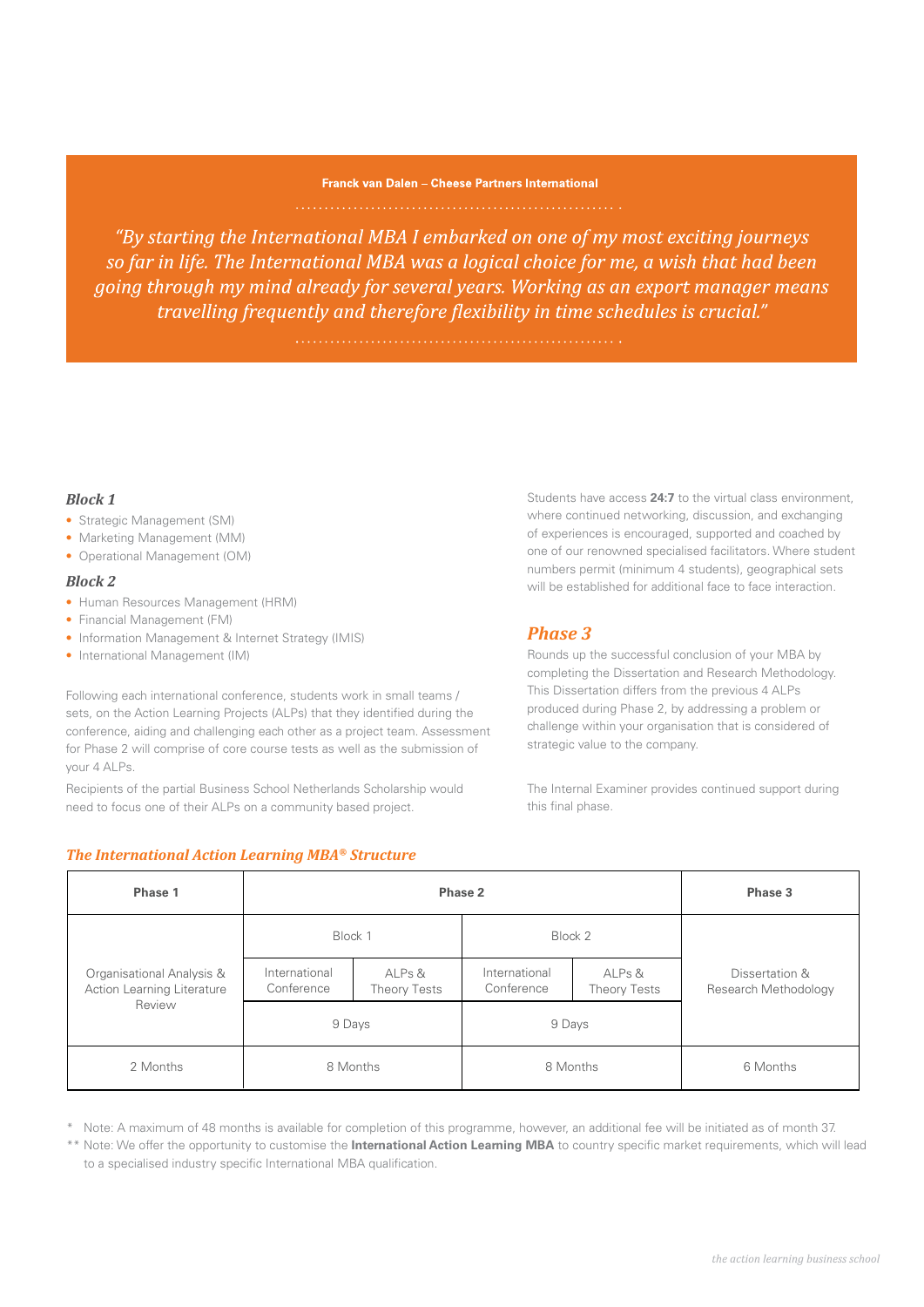## *Action Learning in Action*

*Having graduated over 4000 Action Learning MBA managers from various continents, we have demonstrated the ϔlexibility of Action Learning as a highly effective method for training and development of leaders and managers within organisations.*

Through the Action Learning process, individuals are open to and respond better to change and change management. Apply this principle to a set of business leaders and the results are empowering. Whilst change is occurring in the first instance at a local level, it is the learning process and the learning outcomes that have a proliferative effect on organisational changes of a strategic nature. Therefore, an organisation that implements Action Learning processes, at its heart of defining change, only serves to potentiate the abilities and motivation of its staff. Not only does the organisation benefit from having Action Learners within its management team, the added value is the return on investment demonstrated; whilst changes occur in time, on budget and in-house.

Imagine your own internal consultancy team, keen to discuss issues, challenge decisions and implement changes that work to the good of the organisation, all based upon referenced reviews and the experiences of fellow experts. Few MBA programmes can offer such a beneficial return on investment to an organisation.

The following list of organisations have benefitted from having one or more **employee follow an MBA programme with Business School Netherlands:**

**Adidas Akzo Nobel Cap Gemini Columbus Stainless Daimler Chrysler Delta Lloyd KPMG Heineken ING Johnson & Johnson Medical Royal Dutch Ministry of Defence Nike Europe Old Mutual Philips PricewaterhouseCoopers Rabobank Shoprite Stefanutti Stocks Timken Unilever** 

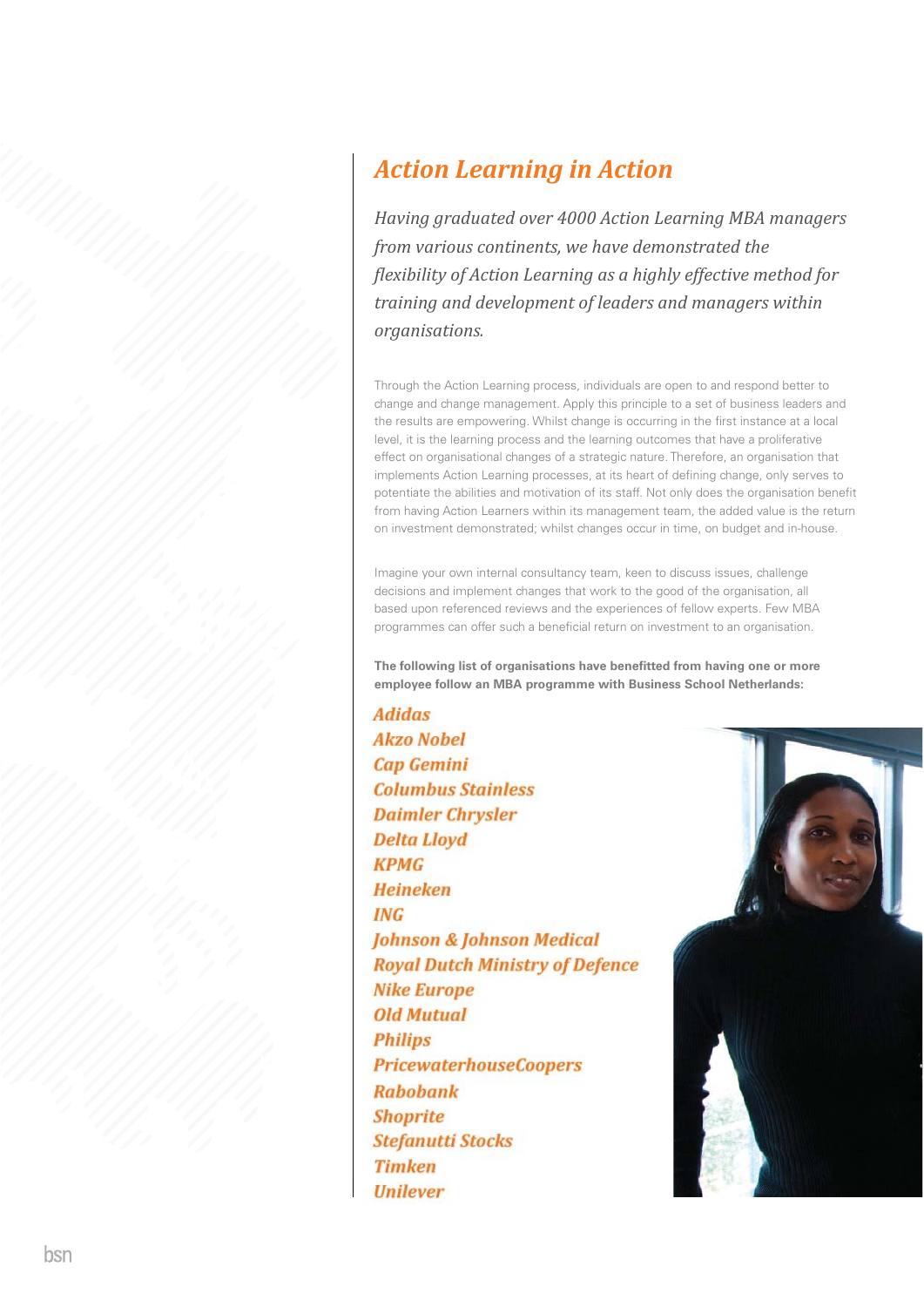It is an age-old issue: how does an organisation foster the continued focus of key personnel whilst encouraging them to optimise skills and develop diverse perspectives? Our programmes work harder for your organisation so that you can work smarter. Whilst following our Action Learning MBA your managers will continue their daily workload and carry out a series of change projects as they progress through the programme. They will diagnose problems and offer educated solutions for implementation. They now have a stake in the on-going change process and development of the organisation; your investment is their investment.

#### *How the International Action Learning MBA<sup>®</sup>* can benefit your organisation:

- Subject areas are 100% relevant to your company, and learning outcomes offer significant strategic solutions
- Return on Investment is directly measurable through implementation of change projects, showing tangible results
- Just two 9-day international residency conferences, more time dedicated to the working environment
- Action Learning methodologies will spill over into other areas of the professional environment, skill and competency enhancement
- Networking possibilities are endless and ensure learning opportunities with every interaction, broadening of horizons
- Professional development and career aspirations are met, ensuring retention of key personnel.

### *Admission requirements International Action Learning MBA®.*

- 1. The applicant:
	- a. holds (an equivalent of) a Bachelor's degree or higher,
- b. is a manager or management trainee,
- c. has a minimum of 2 years appropriate and relevant post graduate work experience,
- d. has approval from his/her organisation to do research and execute practical assignments within their work environment,
- e. has internet and e-mail access and
- f. should the applicant's mother tongue not be English he/she will require a TOEFL or IELTS language test. The minimum pass mark for TOEFL is 550 (paper); 213 (computer) or 79/80 (internet based) and IELTS 6.0.
- 2. In additional to 1a.: Mature and experienced applicants who do not hold such a degree, may also be considered. The guideline here is a minimum of 7 years demonstrable, appropriate and relevant postgraduate work experience.
- 3. In additional to 1b: Applicants who are not in a formal management position but to whose professional development the learning programme will significantly contribute, may also be considered. This would apply to professionals who operate at post graduate level but are not necessarily (continuously) involved in management of people or a department. (For instance; policy officers, accountants, consultants etc.).
- 4. Based on a thorough verification of submitted documents in respect to the above and, if deemed necessary, a personal interview, BSN will determine the applicant's aptitude to participate in an Action Learning MBA programme.

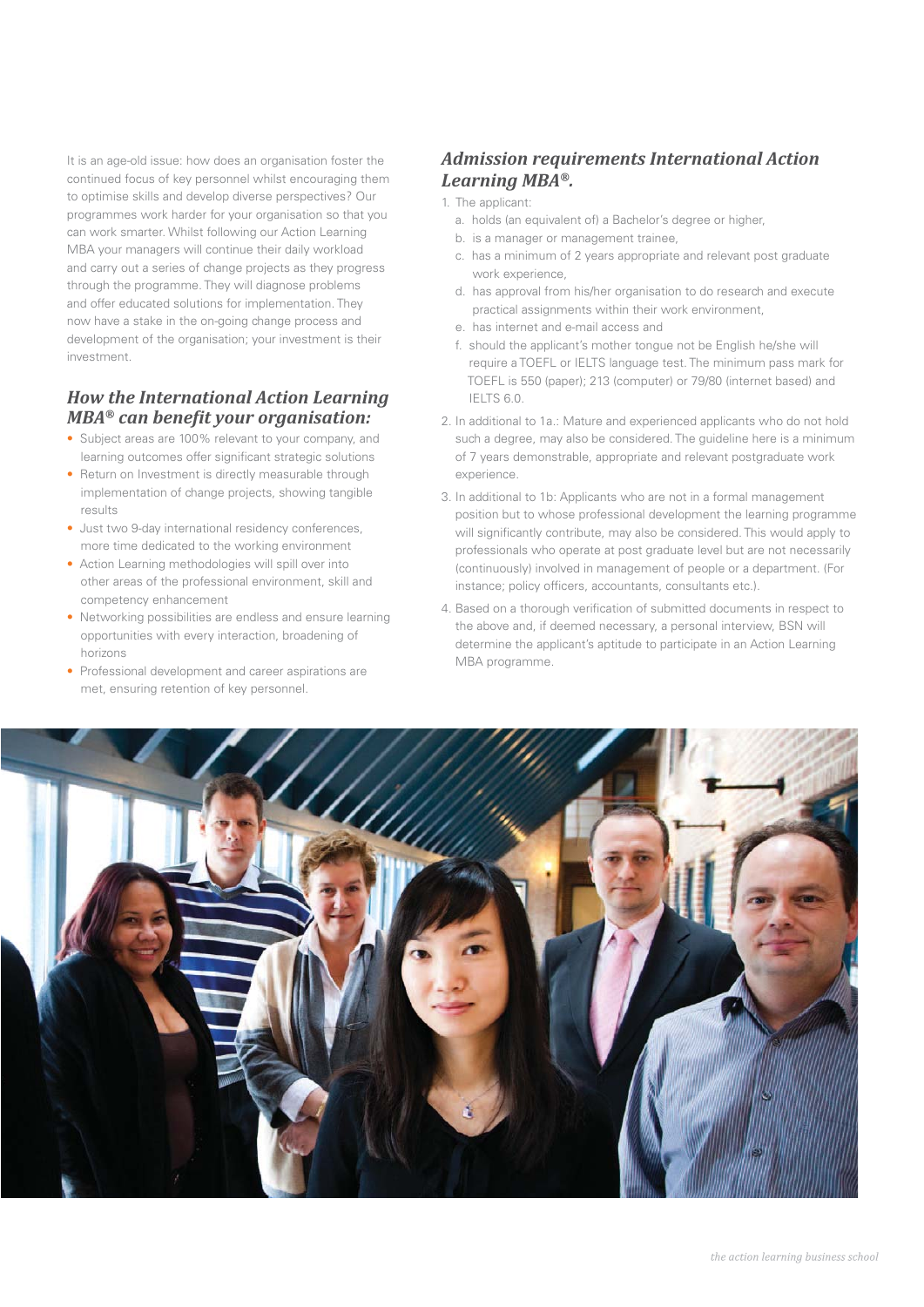#### *Who to contact?*

If you would like discuss enrolment procedures for the **International Action Learning MBA**, or learn more about business opportunities with Business School Netherlands and our international division please do not hesitate to contact: T.: +31 (0)344 57 90 30 E.: international@bsn.eu

The International Partners of Business School Netherlands throughout the world are:

- Algeria
- China
- Czech Republic
- Curaçao
- Egypt
- Ghana
- Nigeria
- South Africa
- Suriname
- Tanzania
- Uganda
- Zambia

**Business School Netherlands** Herenstraat 25 Buren PO Box 709 4116 ZJ Buren The Netherlands

Phone: +31 (0)344 579 030 Fax: +31 (0)344 579 050 Email: international@bsn.eu

*www.bsn.eu*

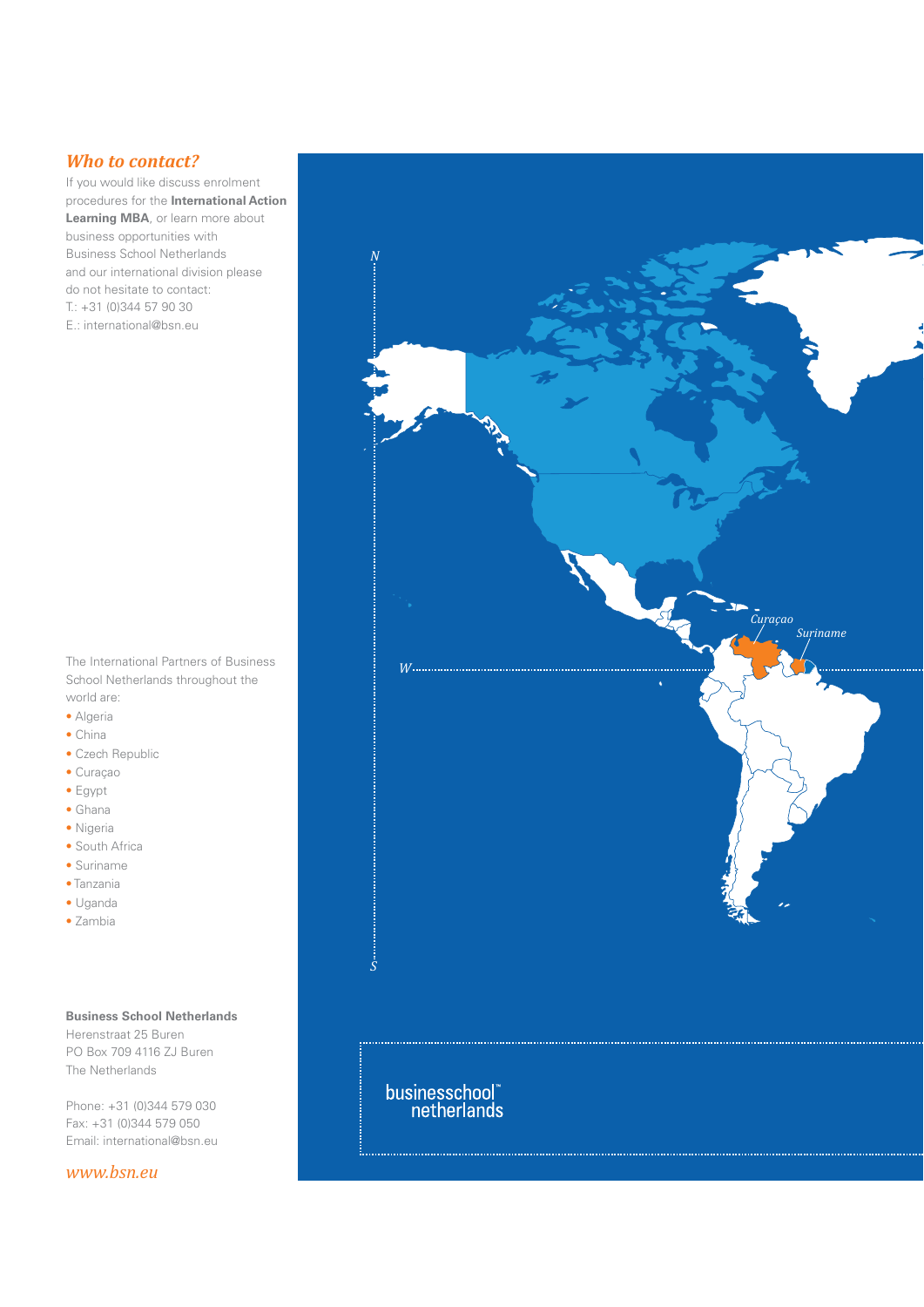